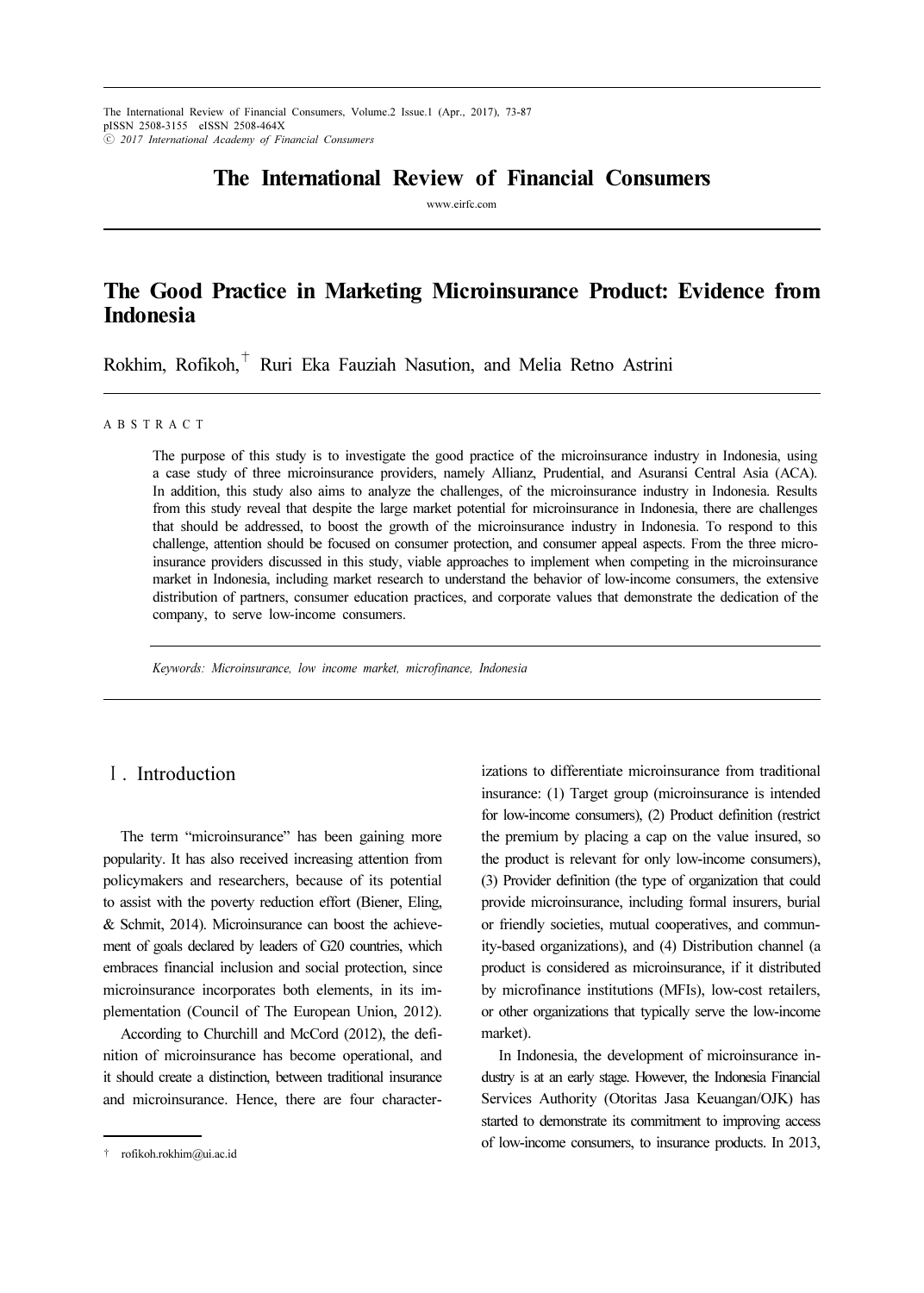OJK launched a Grand Design for Development of Microinsurance, in Indonesia. The Grand Design is intended to facilitate the evaluation, development, and implementation of microinsurance and Sharia Microinsurance<sup>1</sup> in Indonesia.

Regarding the definition of terms, OJK has its characteristics, to define microinsurance. In the Grand Design, OJK stated that there are four requirements of the microinsurance product in Indonesia: First, it must be simple, meaning that the product provides basic coverage from common risks faced by low-income consumers. It should also have simple features, a simple administration process, and be a simple policy.

Second, it must be easy to obtain (accessible to the target market, which are low-income people). Third, it must be economist, or affordable for the target market. The insurance company must significantly reduce operating systems related to premiums, so that it can lower premiums. Fourth is *fast*, meaning the insurance provider should be quick in processing the claim (10 days after a complete document is accepted), because low-income people do not have savings to manage the financial impact of a disaster. The authority also set the maximum premiums at IDR50,000 (US\$3.73), with a maximum payout of IDR50 million (US\$3,731.34).

The Grand Design also has a definition, for the poor who are eligible to apply for microinsurance products. According to OJK, low-income consumers are those who earn no more than IDR2.5 million (US\$192) per month. At the end of 2015, OJK reported that the number of microinsurance consumers in Indonesia was 22.8 million (Muchlasin, 2015). A population of more than 250 million, and low penetration rates of insurance products, make Indonesia a market with the most potential, in Southeast Asia.

Relevant to the potential, the trend in Indonesia reveals that the insurance companies that participate in marketing microinsurance products, are increasing annually. At the end of 2015, 65 of 140 companies were marketing microinsurance products (Muchlasin, 2015). However, the first insurance company that observed a potential in low-income market, was Allianz Indonesia, a private insurance

company. The company entered the Indonesian microinsurance industry in 2006. Throughout the years, the company has built its reputation as one of the most committed insurance companies that provides microinsurance products to low-income consumers.

Because of its rigorous effort in penetrating the low-income insurance market in Indonesia, Allianz enjoys significant growth, serving a total of 4,833,000 microinsurance consumers, in 2015 (Allianz SE, 2016). Despite the success that Allianz experience in Indonesia's microinsurance market, there are also challenges that hinder the development, of microinsurance companies in general. Hence, it is crucial to present the strategy that has been implemented by current insurance companies, competing in Indonesia's microinsurance market. Therefore, companies can assess which approach works best, in Indonesia's market.

The distribution of this paper is as follows. First, we present three large insurance companies that we consider use the best practice, in marketing microinsurance products, along with the type of microinsurance products they offer. These companies are Allianz Indonesia, Prudential, and ACA. Second, we discuss the challenges in Indonesia's microinsurance industry, that include the large, but untapped market, and the readiness of the industry to meet market demand. Finally, in the discussion portion, we evaluate the appeal of Indonesia's microinsurance market, the state of consumer protection, and we highlight best practices that work, in marketing microinsurance products in Indonesia, based on the experience of the three insurance companies that we discuss.

# Ⅱ. Microinsurance Products in the Indonesian Market

### A. Allianz

Allianz entered Indonesia's microinsurance market in 2006. Until 2015, the company describes the business of providing insurance for low-income consumers, as microinsurance. However, they changed the name of that business unit into "Emerging Consumers" in 2015. The change is attributable to the re-purposing of its focus, from providing only an insurance product, to servicing

<sup>1</sup> Microinsurance that operated using sharia system, in which the insurance company manages the fund, and after some period, the company will share the profit (profit-sharing system), in accordance with the agreement used.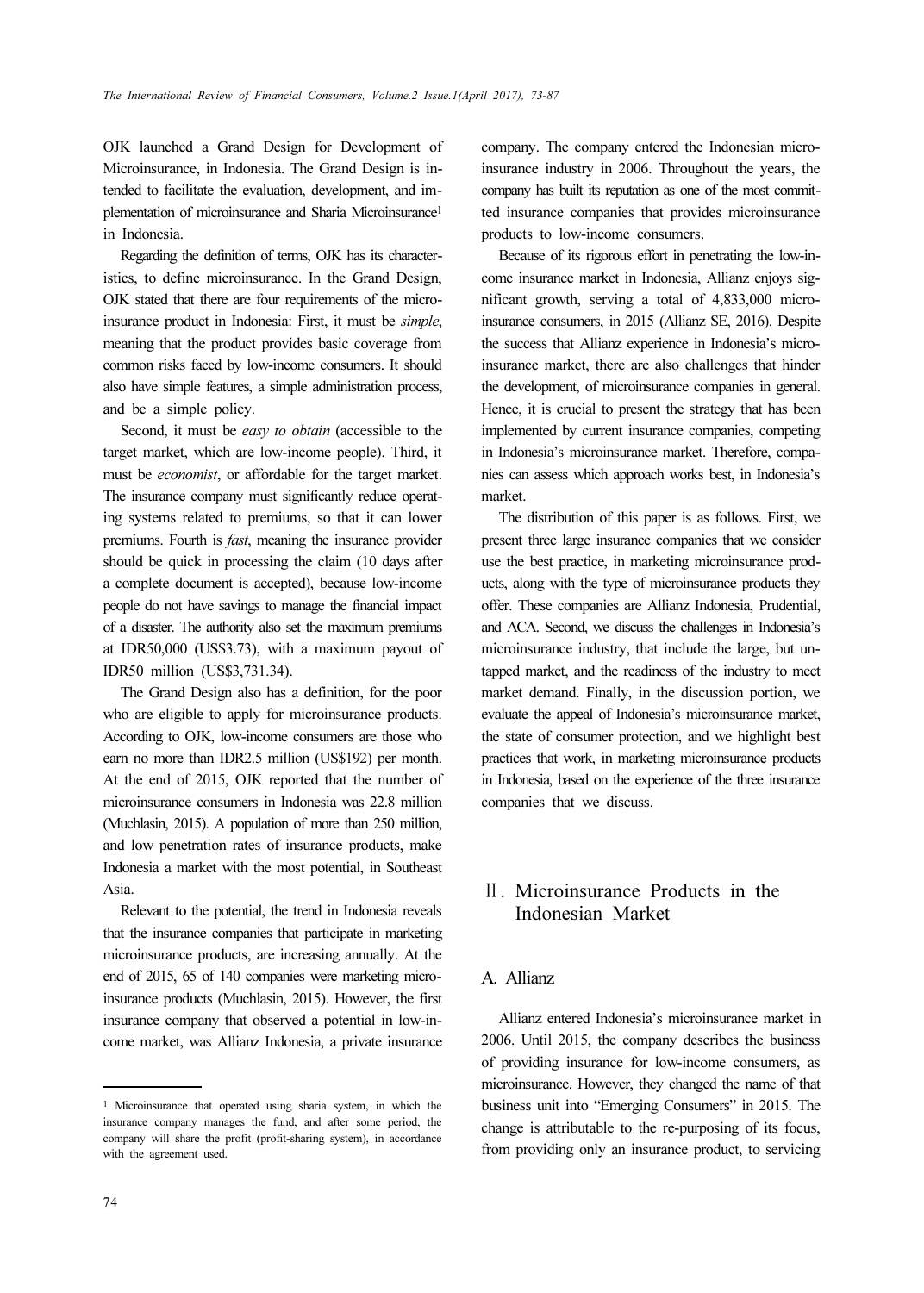| Product name                                               | <b>TAMADERA</b><br>An abbreviation for "mencipTAkan MAsa DEpan sejahteRA", or "building a prosperous<br>future"                                                                                                                                                                                                                                                                                                                                                                                                                                                                                                                                                                                                                            |  |  |  |
|------------------------------------------------------------|--------------------------------------------------------------------------------------------------------------------------------------------------------------------------------------------------------------------------------------------------------------------------------------------------------------------------------------------------------------------------------------------------------------------------------------------------------------------------------------------------------------------------------------------------------------------------------------------------------------------------------------------------------------------------------------------------------------------------------------------|--|--|--|
| Product background                                         | From market research conducted among low-income families, that expressed a high<br>demand for life, and health coverage. They also expressed a strong concern about high<br>education costs                                                                                                                                                                                                                                                                                                                                                                                                                                                                                                                                                |  |  |  |
| Product type (e.g life insurance,<br>savings, assistance)  | Endowment                                                                                                                                                                                                                                                                                                                                                                                                                                                                                                                                                                                                                                                                                                                                  |  |  |  |
| Distribution partner type<br>(e.g. MFIs, banks, retailers) | Microfinance Institutions (MFIs)                                                                                                                                                                                                                                                                                                                                                                                                                                                                                                                                                                                                                                                                                                           |  |  |  |
| Launch date<br>(and end date if any)                       | November 2010-April 2012<br>The company discontinued the product in June 2012, with one of the reasons being that<br>interest rates were down to four to five percent, which jeopardized the viability of the<br>product (Prasetyo, 2014)                                                                                                                                                                                                                                                                                                                                                                                                                                                                                                  |  |  |  |
| Product description                                        | A product that combines life insurance coverage, critical illness coverage, and a savings<br>benefit                                                                                                                                                                                                                                                                                                                                                                                                                                                                                                                                                                                                                                       |  |  |  |
| Group or individual product                                | Group (only available for MFI customers and their spouses)                                                                                                                                                                                                                                                                                                                                                                                                                                                                                                                                                                                                                                                                                 |  |  |  |
| Covered risk and benefit/ sum<br>insured                   | In case of any five of critical illnesses (cancer, stroke, heart attack, kidney failure,<br>major burns) happen, the insurance pays IDR2.5 million (US\$186.57)<br>If, after five years, there is no claim from clients, they will receive the full premium,<br>which a is minimum IDR2.5 million. The usage of this maturity benefit is up to the<br>client, however Allianz and its distribution partner suggest to use it for children's<br>education. Hence, the product is also positioned as micro-education insurance, since it<br>allows families to invest in a better future. (German and Indonesia Chamber of Industry<br>and Commerce, n.a)<br>Early withdrawal possible from year two forward, at 15 percent surrender charge |  |  |  |
| Premium range                                              | The minimum premium of TAMADERA starts as low as IDR10,000 (US\$0.75) per week<br>for 250 weeks per year (50 weeks per year). Two weeks per year are premium holidays                                                                                                                                                                                                                                                                                                                                                                                                                                                                                                                                                                      |  |  |  |
| Other comments                                             | In terms of consumer education, a specially trained TAMADERA field coordinator of the<br>MFI is in in charge of client education. However, there is no direct hotline provided for<br>the consumers. In addition, to ensure the cost effectiveness, a web-based administration<br>system is in place for automatic processing from enrollment, to invoicing claims                                                                                                                                                                                                                                                                                                                                                                         |  |  |  |

Table 1. Specification of TAMADERA Microinsurance Products

Source: (Allianz SE, 2013)

consumers, and meeting their needs. The range of services Allianz offers is expanded to assistance, or mobile saving.

Allianz believes that in meeting the needs of low-income consumers, it will benefit them in the future. Allianz's reasoning is that low-income consumers will grow into the middle-class segment of Indonesian society in the future. At that time, Allianz could market its conventional products to them (Allianz, 2015). There are many microinsurance products that Allianz offers to the low-income market in Indonesia. To its products, Allianz conducts a self-assessment of seven quality criteria, including strong risk management, other benefits, consumers involved, voluntary, consumer education, product simplicity, and low transaction costs (Allianz, 2015). However, this paper will discuss only four of the microinsurance products developed by Allianz namely TAMADERA, "GO-JEK Driver" Health Insurance Plan, Family Umbrella (Payung Keluarga), and Umbrella for My Savings (Payung Tabunganku). The specifications of these products are provided in Table 1 through Table 4.

Looking at the description of Allianz products above, Allianz has several partner types to distribute microinsurance products, such as Microfinance Institutions (MFIs), commercial banks, productive cooperatives, telecommunication companies, and postal operators (Allianz, 2015). Allianz believes that partnering with Microfinance Institutions, is the most effective marketing strategy, since MFIs have experience with the low-income segment. Currently, Allianz Indonesia is the largest microinsurance provider in Indonesia, with close to five million consumers.

This achievement is consistent with its commitment to serving low-income consumers, by continually seeking opportunities, and developing new products to meet the insurance needs of the low-income market. In addition,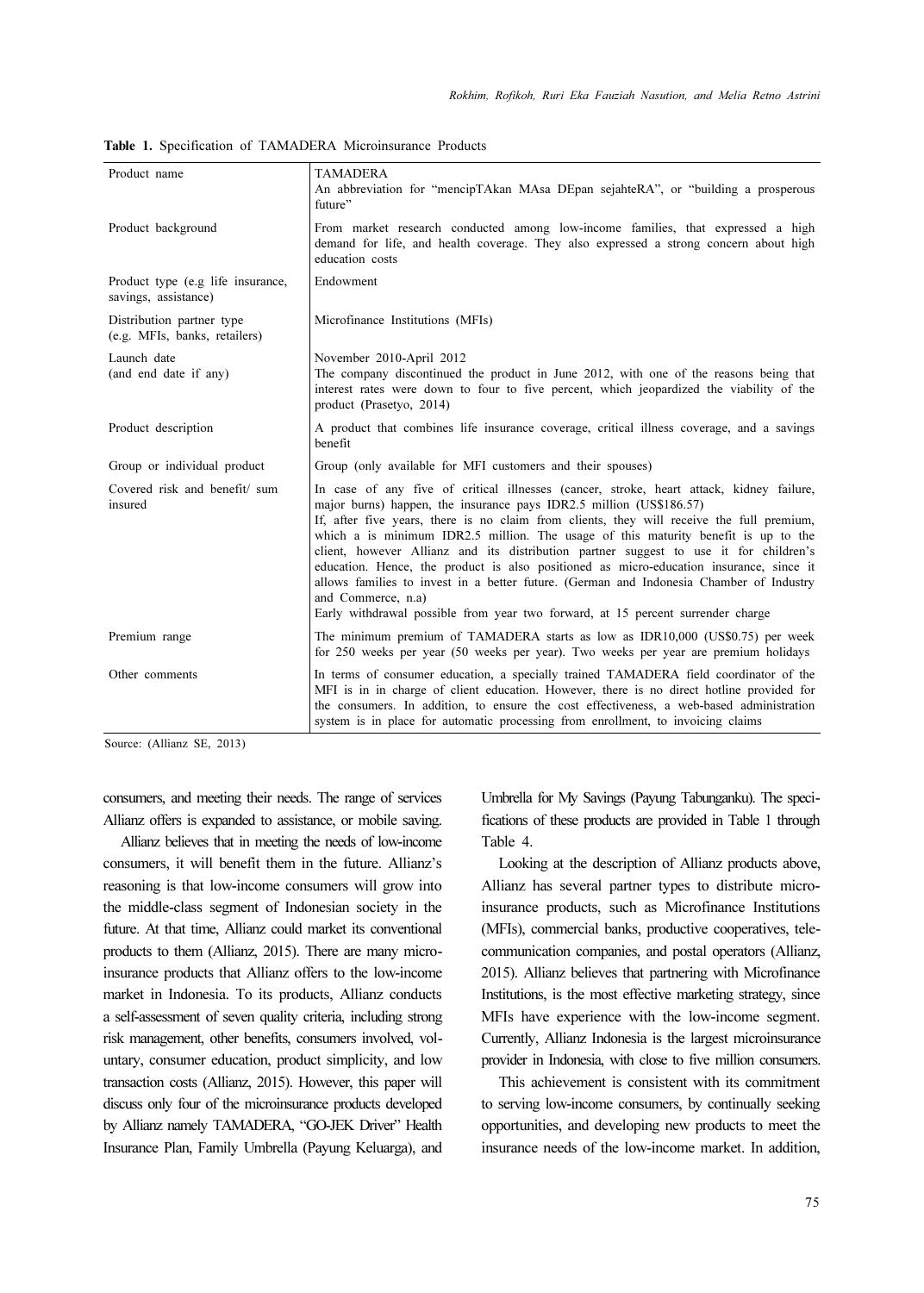| Product name                                                                                                                                                                                                                                                                                                                                                                                                                                                   | "GO-JEK Driver" Health Insurance Plan<br>GO-JEK is an Indonesia hyper-local transport, logistics, and payments startup founded in<br>2010                                                                                                                                                                                                         |  |  |  |  |  |
|----------------------------------------------------------------------------------------------------------------------------------------------------------------------------------------------------------------------------------------------------------------------------------------------------------------------------------------------------------------------------------------------------------------------------------------------------------------|---------------------------------------------------------------------------------------------------------------------------------------------------------------------------------------------------------------------------------------------------------------------------------------------------------------------------------------------------|--|--|--|--|--|
| Product background                                                                                                                                                                                                                                                                                                                                                                                                                                             | GO-JEK is considered as a socially-minded company, hence once they are established, they<br>ask Allianz to provide them with cost-effective health insurance for their drivers, and<br>families                                                                                                                                                   |  |  |  |  |  |
| Product type (e.g life)<br>insurance, savings, assistance)                                                                                                                                                                                                                                                                                                                                                                                                     | Comprehensive health insurance                                                                                                                                                                                                                                                                                                                    |  |  |  |  |  |
| Distribution partner type<br>(e.g. MFIs, banks, retailers)                                                                                                                                                                                                                                                                                                                                                                                                     | Direct distribution to motorcycle taxi drivers of "GO-JEK" company                                                                                                                                                                                                                                                                                |  |  |  |  |  |
| Launch date<br>(and stop date if any)                                                                                                                                                                                                                                                                                                                                                                                                                          | 10 June 2016                                                                                                                                                                                                                                                                                                                                      |  |  |  |  |  |
| A health insurance product for "GO-JEK" motorcycle drivers and their spouse and children<br>Product description<br>that covers inpatient and outpatient treatment. The benefit for inpatient treatment includes<br>coverage for the cost of hospital rooms, consultation visit, surgeries, and other inpatient<br>treatment. For outpatient treatment, it covers doctor's consultation cost, medicine prescriptions,<br>physiotherapy, and basic immunization. |                                                                                                                                                                                                                                                                                                                                                   |  |  |  |  |  |
| Group or individual product                                                                                                                                                                                                                                                                                                                                                                                                                                    | Group                                                                                                                                                                                                                                                                                                                                             |  |  |  |  |  |
| Covered risk and benefit/ sum<br>insured                                                                                                                                                                                                                                                                                                                                                                                                                       | Inpatient and outpatient treatment<br>Coverage limits apply per treatment<br>e.g. maximum of IDR25 million (US\$1,866) for surgery per hospitalization period<br>e.g. IDR50,000 (US\$3.73) for each General Practitioner outpatient consultation<br>Basic immunization for children $\leq$ five years<br>Death benefit of IDR3million (US\$223.9) |  |  |  |  |  |
| Premium range                                                                                                                                                                                                                                                                                                                                                                                                                                                  | The premium is IDR2,300 (\$0.17 USD) per person per day. The daily premiums are paid<br>automatically from the GO-JEK drivers accounts, so the process is cashless, and hassle free.<br>The digital process also improves claim settlement duration.                                                                                              |  |  |  |  |  |
| Additional information<br>Allianz offers a cashless facility in Allianz AdMedika hospital network throughout Indonesia.<br>The company also dedicated a mobile website with informational videos, and product<br>information. The client service is also ready to serve on a 24/7 basis.                                                                                                                                                                       |                                                                                                                                                                                                                                                                                                                                                   |  |  |  |  |  |

Table 2. Specification of GO-JEK Driver Health Microinsurance Products

Source: (Allianz SE, 2016), (Project M, 2016)

the company is using online technologies to provide services for its microinsurance consumers, and to maintain the low transaction costs of its products. Specifically, in Indonesia, the company has started sending policy renewal reminders, and information, via text messages.

Regarding this matter, it is also crucial to mention, that Allianz also offers a new product, SEKOCI.SEKOCI, which is the first microinsurance product with a SIM card. SEKOCI provides cash benefits for the beneficiary, should the insured die from illness. The benefit is five times the amount, if the death is cause by an accident. To make SEKOCI understandable, Allianz developed a marketing strategy that uses various communication media to educate clients. In terms of premium payments, the company works with Telecommunication Company that provides electronic money, so clients can pay premiums digitally.

The consumer only needs to top up their electronic

money, and the premium is automatically deducted from available funds. Using this digital platform, Allianz can also provide financial literacy materials, through interactive voice response (IVR). The use of IVR technology lowers the cost of consumer education, since the company does not have to meet clients in-person, or above the line advertising anymore (Dosiwoda, 2016).

#### B. Prudential

Prudential Life Insurance (Prudential Indonesia) launched its first microinsurance product, PRUaman, in 2013. However, the company did not launch another microinsurance product until 2016, when they launched PRUaman Sharia, a sharia life insurance product intended to serve low-income consumers. The specification of Prudential's microinsurance product is presented in Table 5.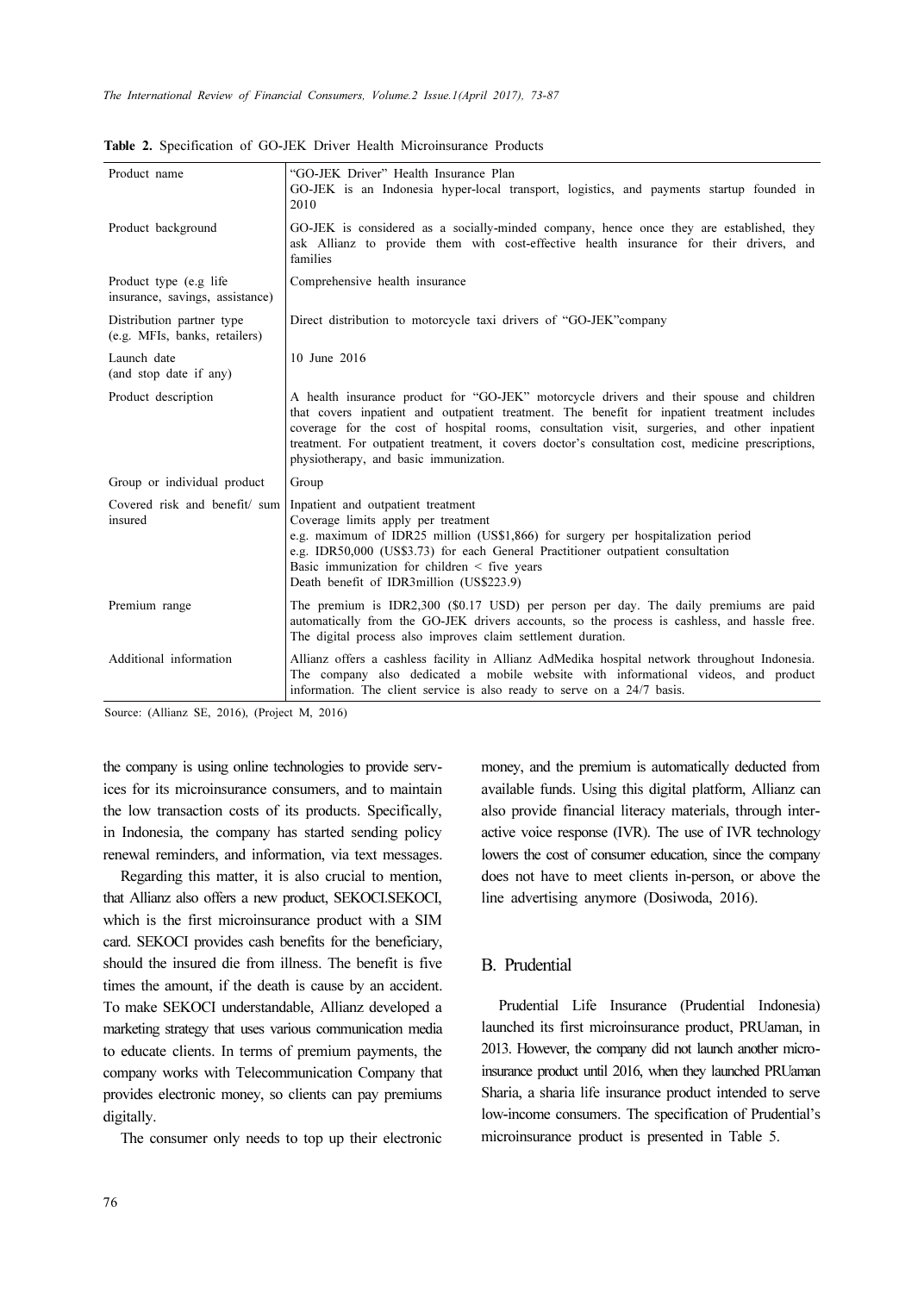| Product name                                               | Payung Keluarga (Family Umbrella)                                                                                                                                                                                                                                                                                                                                                                                                                                                                                                                                                                                                                   |  |  |  |  |  |  |  |  |  |
|------------------------------------------------------------|-----------------------------------------------------------------------------------------------------------------------------------------------------------------------------------------------------------------------------------------------------------------------------------------------------------------------------------------------------------------------------------------------------------------------------------------------------------------------------------------------------------------------------------------------------------------------------------------------------------------------------------------------------|--|--|--|--|--|--|--|--|--|
| Product background                                         | The product is specifically designed to fulfill the needs of micro borrowers who make loans from<br>Microfinance Institutions (MFI)                                                                                                                                                                                                                                                                                                                                                                                                                                                                                                                 |  |  |  |  |  |  |  |  |  |
| Product type (e.g life)<br>insurance, savings, assistance) | Term Life (attached to credit accounts), with riders                                                                                                                                                                                                                                                                                                                                                                                                                                                                                                                                                                                                |  |  |  |  |  |  |  |  |  |
| Distribution partner type<br>(e.g. MFIs, banks, retailers) | Banks, MFIs                                                                                                                                                                                                                                                                                                                                                                                                                                                                                                                                                                                                                                         |  |  |  |  |  |  |  |  |  |
| Launch date (and date if<br>any)                           | September 1, 2006 for first product launched<br>November 27, 2013 added an insurance for riders                                                                                                                                                                                                                                                                                                                                                                                                                                                                                                                                                     |  |  |  |  |  |  |  |  |  |
| Product description                                        | Compulsory group credit life coverage (available in conventional or takaful/Sharia) with flexible<br>benefits, and voluntary personal accident riders.                                                                                                                                                                                                                                                                                                                                                                                                                                                                                              |  |  |  |  |  |  |  |  |  |
| Group or individual<br>product                             | Group                                                                                                                                                                                                                                                                                                                                                                                                                                                                                                                                                                                                                                               |  |  |  |  |  |  |  |  |  |
| Covered risk and benefit/<br>sum insured                   | Mandatory base product:<br>Risk: death of debtor and spouse (optional)<br>Benefit: outstanding loan balance, or original loan amount<br>Additional funeral benefit of up to two times original loan (optional)<br>Loans: IDR0 $-$ max. IDR200 million<br>Voluntary rider (available since Dec 13):<br>The benefits are up to IDR25 million (US\$1,866) to cover accidental death, and total or partial<br>permanent disability, due to a personal accident<br>Payung Keluarga only covers the loan principal, and the foregone interest is not covered.                                                                                             |  |  |  |  |  |  |  |  |  |
| Premium range                                              | Mandatory base product: IDR100-IDR1 million (US\$0.007-US\$74.63), depending on loan amount,<br>tenor, and benefits.<br>Voluntary rider: IDR8,000-IDR20,000 (US\$0.60-US\$1.50)                                                                                                                                                                                                                                                                                                                                                                                                                                                                     |  |  |  |  |  |  |  |  |  |
| Additional information                                     | The product features over 50 possible benefit combinations. However, the MFIs decide which benefits<br>they want to include in the package, and the chosen package is compulsory for MFIs microloan<br>borrowers. The company can decide whether they want to cover people aged 61-65, or exclude them.<br>This age range must pay a higher premium rate, due to a significantly higher mortality risk.<br>In terms of client education, brochures are provided by some MFIs, and the MFI staff is also equipped<br>with flip charts, to explain the product in person. However, a direct hotline is not provided, except for<br>the rider product. |  |  |  |  |  |  |  |  |  |

Table 3. Specification of Family Umbrella Microinsurance Products

Source: (Allianz SE, 2016), (Allianz Life Indonesia, 2013)

|  |  |  |  | <b>Table 4.</b> Specification of Umbrella for My Savings Microinsurance Products |  |
|--|--|--|--|----------------------------------------------------------------------------------|--|
|  |  |  |  |                                                                                  |  |

| Product name                                               | Payung Tabunganku (Umbrella for My Savings)                                                                                                                                                                                                                                                                                                                                                             |
|------------------------------------------------------------|---------------------------------------------------------------------------------------------------------------------------------------------------------------------------------------------------------------------------------------------------------------------------------------------------------------------------------------------------------------------------------------------------------|
| Product type (e.g life)<br>insurance, savings, assistance) | Term Life Insurance                                                                                                                                                                                                                                                                                                                                                                                     |
| Distribution partner type<br>(e.g. MFIs, banks, retailers) | Microfinance Institutions (MFIs)                                                                                                                                                                                                                                                                                                                                                                        |
| Launch date<br>(and stop date if any)                      | 1 June 2014                                                                                                                                                                                                                                                                                                                                                                                             |
| Product description                                        | This insurance product is bundled with savings and time deposits of MFIs. The premiums are<br>usually paid by the MFI, and sums insured, are usually equal to the savings balance (this<br>means: "the more you save, the more insurance you get")                                                                                                                                                      |
| Group or individual product                                | Group                                                                                                                                                                                                                                                                                                                                                                                                   |
| Covered risk and benefit/<br>sum insured                   | Death due to any cause<br>Benefit can be up to max. IDR200 million (US\$14,926) and structured in three different ways:<br>1. Same amount as savings balance or time deposit amount<br>2. Fixed amount irrespective of savings balance<br>3. Amount that has still not been saved in targeted savings plan                                                                                              |
| Premium range                                              | $0.048$ percent of sum insured per month for age 17-60                                                                                                                                                                                                                                                                                                                                                  |
| Additional information                                     | The product also offers spouse coverage and coverage for consumers age 61-65 with a special rate.<br>The MFIs explain about the product to their (potential) borrowers, when marketing their savings<br>product. There are no special education mechanisms for this insurance product. The product is<br>basically integrated with the MFIs microsavings product, to help ensure low transaction costs. |

Source: (Allianz SE, 2016)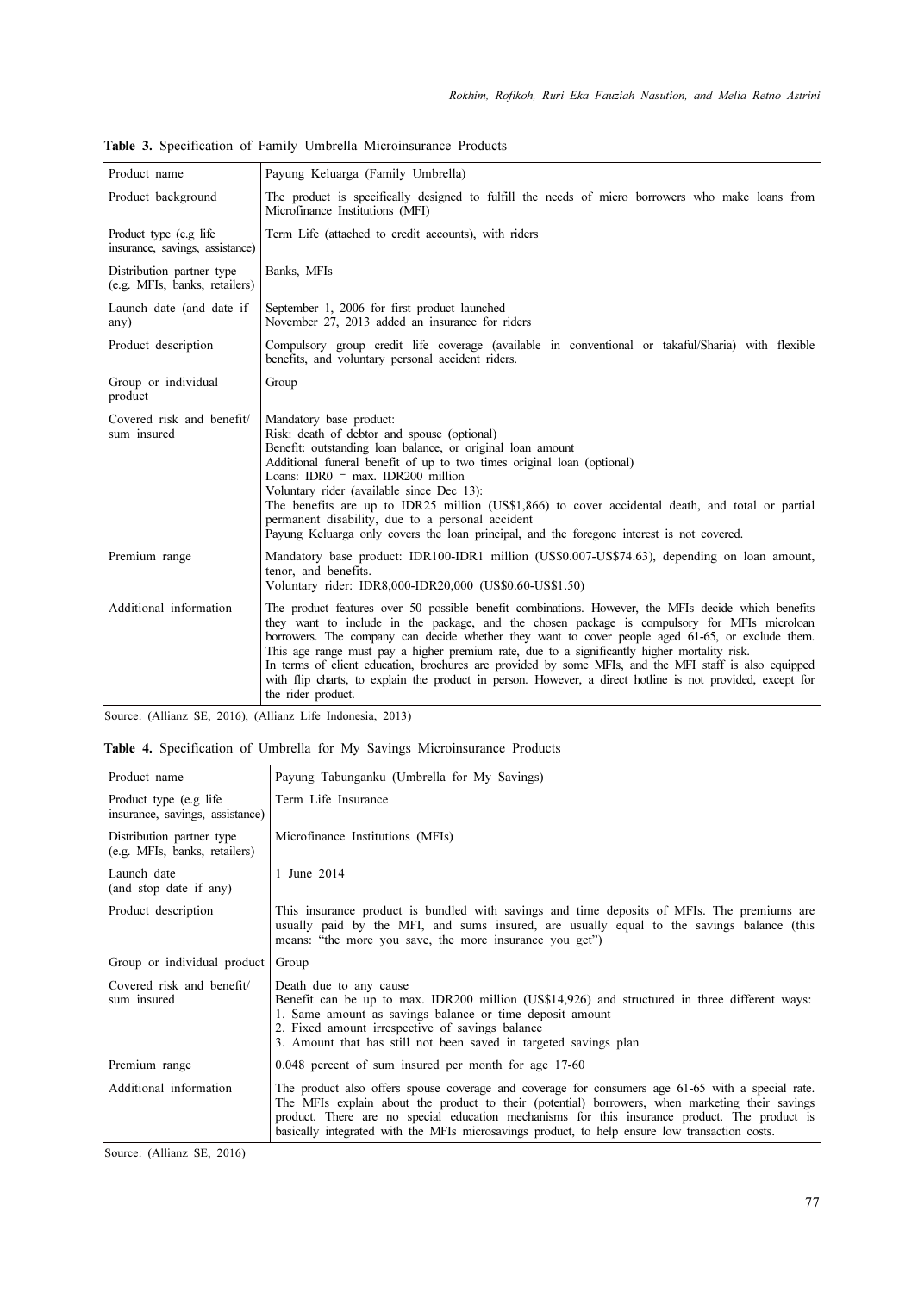| Product name                                               | PRUaman                                                                                                                                                                                                                                                                                                                                                                                                                                                                                                                                                                                                                                                                                                                                                                                                                                                                                                                                                                                                                                                                                                                                                                                                                                                             |  |  |  |  |
|------------------------------------------------------------|---------------------------------------------------------------------------------------------------------------------------------------------------------------------------------------------------------------------------------------------------------------------------------------------------------------------------------------------------------------------------------------------------------------------------------------------------------------------------------------------------------------------------------------------------------------------------------------------------------------------------------------------------------------------------------------------------------------------------------------------------------------------------------------------------------------------------------------------------------------------------------------------------------------------------------------------------------------------------------------------------------------------------------------------------------------------------------------------------------------------------------------------------------------------------------------------------------------------------------------------------------------------|--|--|--|--|
| Product type (e.g life insurance,<br>savings, assistance)  | Life Insurance                                                                                                                                                                                                                                                                                                                                                                                                                                                                                                                                                                                                                                                                                                                                                                                                                                                                                                                                                                                                                                                                                                                                                                                                                                                      |  |  |  |  |
| Product background                                         | PRUaman is developed, based on the results of extensive research conducted by Prudential.<br>There is a need for financial coverage for the micro borrower and lender (MFIs). Research was<br>conducted for two years, by collecting data from five provinces, and 13 cities in Indonesia.                                                                                                                                                                                                                                                                                                                                                                                                                                                                                                                                                                                                                                                                                                                                                                                                                                                                                                                                                                          |  |  |  |  |
| Distribution partner type<br>(e.g. MFIs, banks, retailers) | Microfinance Institutions (MFIs)                                                                                                                                                                                                                                                                                                                                                                                                                                                                                                                                                                                                                                                                                                                                                                                                                                                                                                                                                                                                                                                                                                                                                                                                                                    |  |  |  |  |
| Launch date (and stop date if any)                         | 17 April 2013                                                                                                                                                                                                                                                                                                                                                                                                                                                                                                                                                                                                                                                                                                                                                                                                                                                                                                                                                                                                                                                                                                                                                                                                                                                       |  |  |  |  |
| Product description                                        | Basically, the product offers financial coverage in the form of collateral to the loan principal,<br>granted by MFIs to consumers. If an unfortunate event happens to a client, their debt will be<br>repaid by Prudential.                                                                                                                                                                                                                                                                                                                                                                                                                                                                                                                                                                                                                                                                                                                                                                                                                                                                                                                                                                                                                                         |  |  |  |  |
| Group or individual product                                | Group                                                                                                                                                                                                                                                                                                                                                                                                                                                                                                                                                                                                                                                                                                                                                                                                                                                                                                                                                                                                                                                                                                                                                                                                                                                               |  |  |  |  |
| Covered risk and benefit/ sum<br>insured                   | There are four insurance packages, that offer different benefits:<br>• Package 1: If the insured person dies from any cause during the insurance period, Prudential<br>Indonesia will pay the remaining balance of loans to MFI.<br>• Package 2: If the insured person dies from any cause during the insurance period, Prudential<br>Indonesia will provide benefits in the amount of the initial loan, to pay the remaining<br>loan to the MFI, with the rest of the benefits given to heirs (if any).<br>• Package 3: If the insured person dies from any cause during the insurance period, Prudential<br>Indonesia will pay the remaining balance of the loan to policyholders, PLUS the benefits<br>in the amount of original loan, will be paid to the beneficiary.<br>• Package 4: There are two benefits;<br>Benefit A: If the insured person dies due to illness or natural causes, Prudential Indonesia<br>will settle the remaining loans to MFIs, PLUS provide compensation in the amount that is<br>equal to original loan to heirs.<br>Benefit B: If the insured person dies due to accident, Prudential Indonesia will settle all<br>outstanding loans to MFIs, PLUS provide compensation in the amount three times the original<br>loan, to heirs. |  |  |  |  |
| Premium range                                              | The four insurance package premiums are offered in the minimum of IDR2,000(US\$0.15)/year<br>to IDR10,000(US\$0.75)/year. This rate applies equally to MFI clients, regardless of age and loan<br>tenor.                                                                                                                                                                                                                                                                                                                                                                                                                                                                                                                                                                                                                                                                                                                                                                                                                                                                                                                                                                                                                                                            |  |  |  |  |

Table 5. Specification of PRUaman Microinsurance Products

Source:(Prudential, 2013)

Table 6. Specification of Dangue Fever Microinsurance Products

| Product name                                               | Dengue Fever Microinsurance (Asuransi Demam Berdarah)                                                                                                                                                                                                                          |  |  |  |  |
|------------------------------------------------------------|--------------------------------------------------------------------------------------------------------------------------------------------------------------------------------------------------------------------------------------------------------------------------------|--|--|--|--|
| Product type (e.g life)<br>insurance, savings, assistance) | Health insurance                                                                                                                                                                                                                                                               |  |  |  |  |
| Distribution partner type (e.g.<br>MFIs, banks, retailers) | Retailers such as Indomaret and Hypermart                                                                                                                                                                                                                                      |  |  |  |  |
| Product description                                        | Basically this product provides coverage for consumers diagnosed with dengue fever. The<br>insurance is sold in a voucher and needs to activated via text message. Each consumer is<br>allowed to buy more than one insurance policy, and receive benefits up to IDR10 million |  |  |  |  |
| Group or individual product                                | Group                                                                                                                                                                                                                                                                          |  |  |  |  |
| Covered risk and benefit/ sum<br>insured                   | IDR1 million - IDR 10 million for a consumer who is diagnosed with dengue fever.                                                                                                                                                                                               |  |  |  |  |
| Premium range                                              | There are three insurance package premium options, IDR 10,000/year, IDR25,000/year, and<br>IDR50,000/year                                                                                                                                                                      |  |  |  |  |

Initially, there were two partners that assisted Prudential with distributing its microinsurance product - Mitra Usaha Mandiri cooperatives, located in Subang and Karawang, West Java province. The cooperatives were chosen to become the first distribution partners, because they have reputation and experience in serving the low-income consumers. In 2010, the number of MFI partners that distribute PRUaman increased, to more than 10 MFIs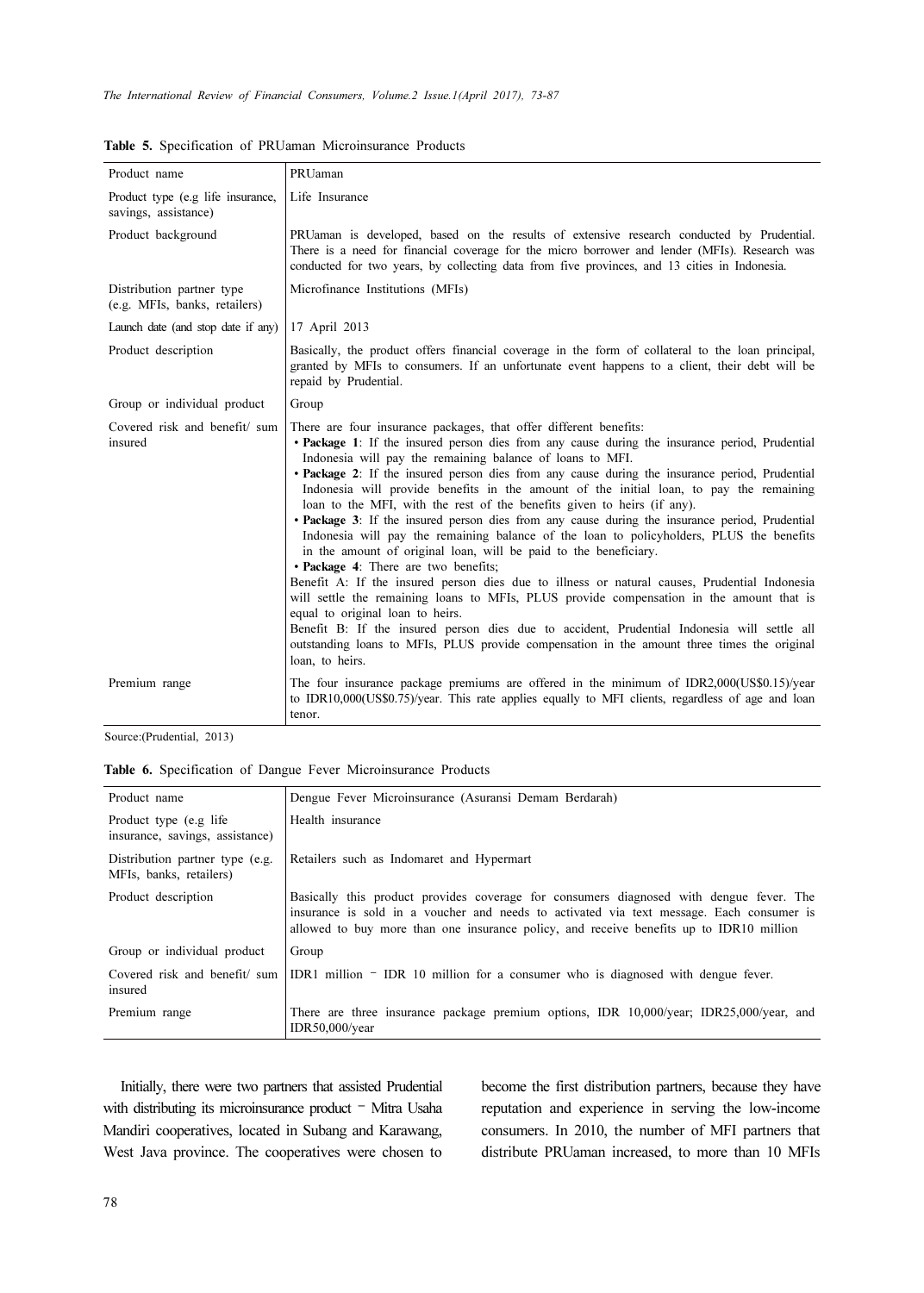| Product name                                               | House and Earthquake Fund (Dana Rumah & Dana Gempa)                                                                                                                                 |
|------------------------------------------------------------|-------------------------------------------------------------------------------------------------------------------------------------------------------------------------------------|
| Product type (e.g life)<br>insurance, savings, assistance) | General insurance                                                                                                                                                                   |
| Distribution partner type (e.g.<br>MFIs, banks, retailers) | Retailers such as Indomaret and Hypermart                                                                                                                                           |
| Product description                                        | Basically this product provides protection for damage caused by fire. The insurance is sold<br>in a voucher, and needs to activated via text message.                               |
| Group or individual product                                | Group                                                                                                                                                                               |
| Covered risk and benefit/ sum<br>insured                   | Benefits up to IDR3,000,000 for a damaged building caused by fire (the sources of fire<br>includes the insured house, neighbors' house, thunder, aeroplane accident, and explosion) |
| Premium range                                              | The price of premium is IDR20,000, with discount of 30 percent for buying five vouchers                                                                                             |

Table 7. Specification of House and Earthquake Fund Microinsurance Products

Table 8. Specification of Asuransiku (My Insurance) Microinsurance Products

| Product name                                                                                            | Asuransiku (My Insurance)                                                                                                                                                                                                 |  |  |  |  |
|---------------------------------------------------------------------------------------------------------|---------------------------------------------------------------------------------------------------------------------------------------------------------------------------------------------------------------------------|--|--|--|--|
| Product type (e.g life)<br>insurance, savings, assistance)                                              | Life Insurance                                                                                                                                                                                                            |  |  |  |  |
| Distribution partner type (e.g.<br>Retailers such as Indomaret and Hypermart<br>MFIs, banks, retailers) |                                                                                                                                                                                                                           |  |  |  |  |
| Product description                                                                                     | Asuransiku, is a personal accident insurance product that provides for a death or total<br>permanent disability benefit, due to an accident. This product was designed exclusively for<br>the financial literacy campaign |  |  |  |  |
| Group or individual product                                                                             | Group                                                                                                                                                                                                                     |  |  |  |  |
| Covered risk and benefit/sum<br>insured                                                                 | IDR30 million                                                                                                                                                                                                             |  |  |  |  |
| Premium range                                                                                           | IDR50,000 per year                                                                                                                                                                                                        |  |  |  |  |

|  |  | Table 9. Specification of Stop Usaha Microinsurance Products |  |
|--|--|--------------------------------------------------------------|--|
|  |  |                                                              |  |

| Product name                                               | Stop Usaha                                                                                                                                                                                |  |  |  |  |
|------------------------------------------------------------|-------------------------------------------------------------------------------------------------------------------------------------------------------------------------------------------|--|--|--|--|
| Product type (e.g life)<br>insurance, savings, assistance) | General insurance                                                                                                                                                                         |  |  |  |  |
| Distribution partner type (e.g.<br>MFIs, banks, retailers) | Retailers such as Indomaret and Hypermart                                                                                                                                                 |  |  |  |  |
| Product description                                        | Stop Usaha is one of the microinsurance products that provides coverage for fires, riots,<br>vehicle impact, earthquakes, tsunamis, or volcanic eruptions coverage, for business premises |  |  |  |  |
| Group or individual product                                | Group                                                                                                                                                                                     |  |  |  |  |
| Covered risk and benefit/sum<br>insured                    | Provide benefit of IDR2.5 million                                                                                                                                                         |  |  |  |  |
| Premium range                                              | IDR40,000 per year                                                                                                                                                                        |  |  |  |  |

(Kharis, 2016).

In 2016, Prudential signed a cooperative agreement with a Sharia Bank in Indonesia, to distribute, market, and promote all bancassurance sharia from Prudential. The first product that Prudential distributed through Sharia Bank's branch was PRUaman sharia (Jaramaya, 2016). PRUaman sharia is a microinsurance product that is in line with Islamic sharia law. Basically, the benefits and risk covered by PRUaman sharia are identical to PRUaman conventional coverage.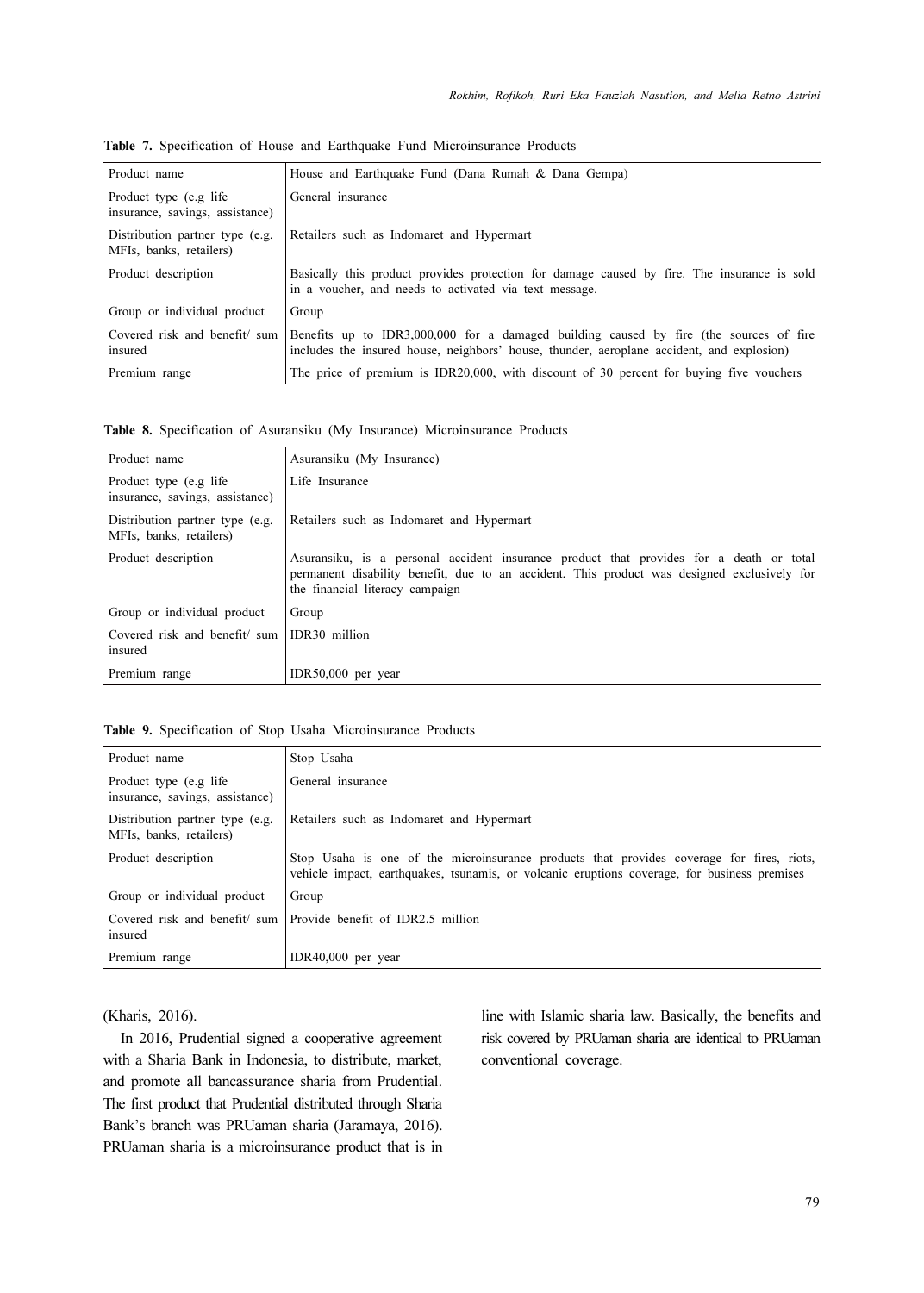### C. Asuranci Central Asia (ACA)

Asuransi Central Asia, or ACA, is a local private non-life insurer, that offers microinsurance products. ACA is known as a leader, and a respected private insurance company, with 60 years of experience in Indonesia's insurance market. The company has demonstrated its commitment to developing microinsurance in Indonesia, by combining microinsurance with local wisdom, in a unique microinsurance product, for Indonesia's low-income consumers. ACA offers a wide range of microinsurance products that cover dengue fever, earthquakes, fires, and micro and small business interruption.

Most products are offered, using a voucher that must be activated via text message. The distribution channel includes ACA branch offices, post offices, pawnshops, and retailers such as Indomaret, Hypermart, Boston Health & Beauty, and Foodmart. The partnerships with PT Pos Indonesia, and Indomaret, have made ACA's microinsurance products available in 8,600 branches of Indomaret, and 3,800 branches of Pos Indonesia. The design of the product is simple, because policy holders only need to input a Personal Identification Number (PIN), to be listed online, and the claim process can also be completed through a short message service (SMS) (Gunawan, 2013). The details of microinsurance products offered by ACA are presented in the following table.

### D. Generic Insurance Products

There are several generic microinsurance products developed by cooperating institutions such as insurance companies, insurance associations, and the Indonesia Financial Services Authority (OJK), through its program Asuransi Mikro Indonesia (Indonesian Microinsurance):

 Si Peci (abbreviation for "Penuh Cinta" or "Insurance filled with love"); A life insurance that provides compensation in the amount of IDR5 million, when the consumer dies of illness, and IDR25 million if the consumer dies due to an accident. This insurance was developed based on input from several life insurance companies, and not directly from the results of market research. Several life insurance companies incorporated in Indonesia Life Insurance Association, distribute this product to clients.

- Si Bijak (Wise); A sharia microinsurance product, that provides insurance for consumers against the risk of death due to illness, compensation for a funeral due to illness, death in an accident, loss of income due to fire, natural disasters, theft, robbery in the client's house, vehicles, or stall or business cart insured in the period of sharia insurance (takaful) membership. This product was launch by Indonesia Sharia Insurance Association in 2014. Low-income consumers can acquire this insurance product from sharia insurance company or other sharia insurance unit. The activation of
- Warisanku (My Heritage); Provides a guarantee against the risk of accidental death, with a compensation of IDR10 million to the heirs  $+$  funeral expenses, IDR 500,000, and receive funeral expenses of IDR500,000 per person, if death is caused by illness.
- Rumahku (My Home); Provides protection for residential and business venture buildings of micro enterprises against risk of damage caused by fire, lightning, collateral damage from an airplane crash, smoke, and death. Compensation of IDR5 million is awarded to the owner, if the building is destroyed due to fire, IDR500,000 for the tenants of the building, and grief compensation up to IDR5 million for the heirs.
- Stop Usaha Erupsi (Eruption); Provides protection for an object (1) business (kiosk, stalls, cart, individual retailer, bicycle, motorcycle, and boat); (2) Venture capital/business goods (business equipment/products), risk of damage due to fire, lightning bolt, collateral damage from an airplane crash, smoke, riot, hit by a vehicle, and volcanic eruption.
- Stop Usaha Gempa Tsunami (Tsunami); Provides a guarantee for an object (1) business (kiosk, stall, cart, individual retailer, bicycle, motorcycle, and boat); (2) Venture capital/business goods (business equipment/products), risk of damage due to fire, lightning bolt, collateral damage from an airplane crash, smoke, riot, hit by a vehicle, earthquakes, and tsunamis.

## Ⅲ. Challenges for the Microinsurance Industry in Indonesia

Microinsurance is a relatively new industry, in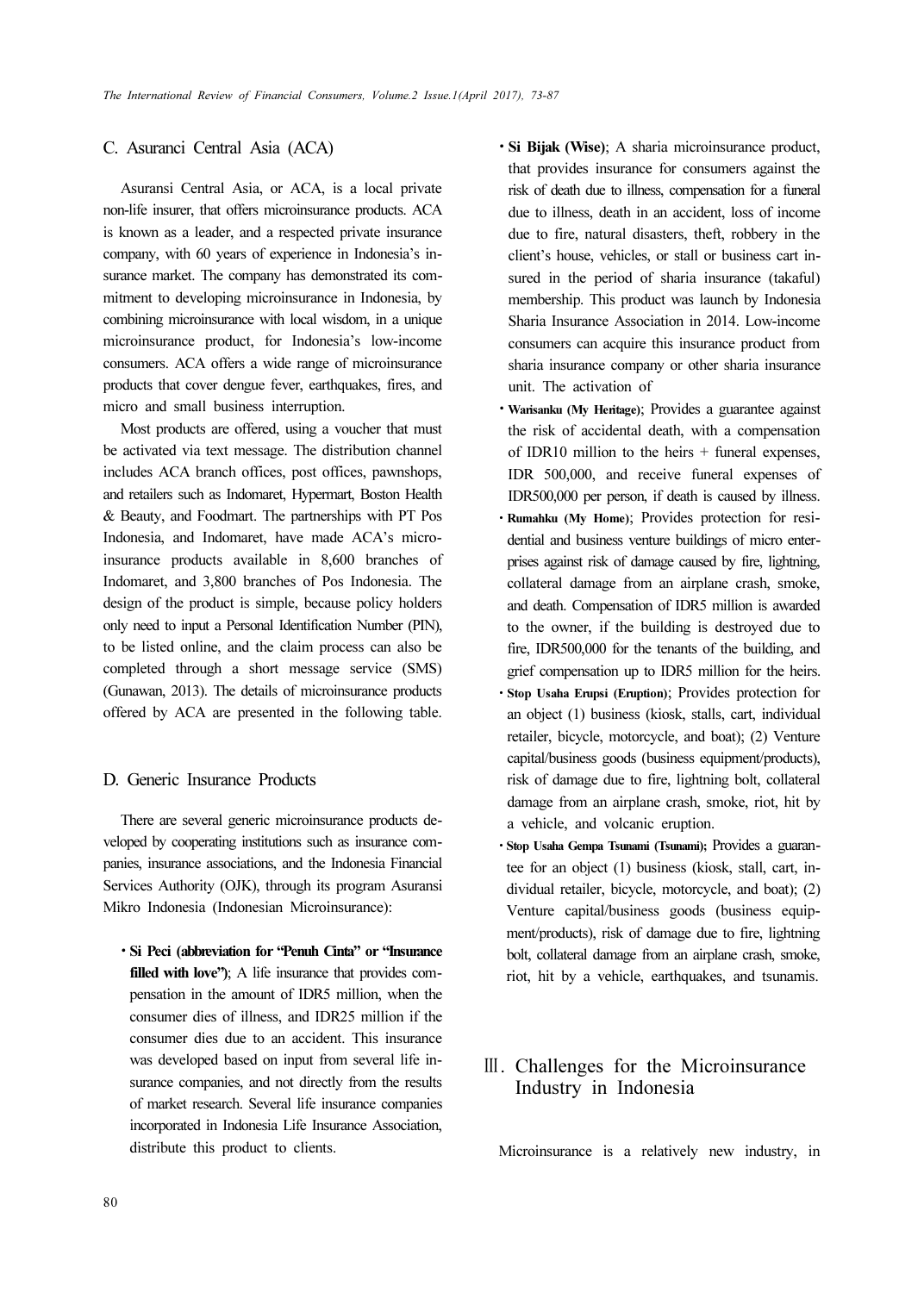Indonesia. Despite huge potential for growth in the future, there are challenges and barriers, that restrict the growth of the microinsurance industry in Indonesia. These challenges are sourced from the demand, and supply side, of the microinsurance industry.

### A. Large Potential, But Untapped Market

Indonesia is home for 238 million people. Of this population, 53 percent lives under the poverty line, with less \$2 consumption per day (Allianz, GTZ & UNDP, 2006). Based data from the Central Statistic Bureau (BPS) in 2007, approximately 108 million people (or 66 percent) are estimated to be in the labor force. The employed population is approximately 97.6 million, with only 37 percent of the employed are in formal economy and approximately 63 percent of those employed, are in various forms of rural and urban employment.

A significant number of informal worker do not have a formal insurance mechanism, to cover them from risk, such as illness or an accident, since the formal insurance plans only provide coverage for the formal sector. In addition, social insurance primarily covers employees in large private sector companies, and public sector employees (Jonatan, 2010). Based on this data, it is revealed that there is significant potential for marketing microinsurance products in Indonesia.

However, microinsurance providers have been unable to address this significant potential market, because of several factors. First, the level of financial literacy in Indonesia is low. Based on the National Survey on Financial Literation conducted by the Financial Authority Services (OJK), only 18 percent of Indonesian consumers are aware of, and understand, the value of insurance products and services. Low financial literacy is not only a major obstacle in Indonesia, but also in countries such as India, Ghana, and Philipina.

Second, the low level of financial literacy affects consumers' perception, of the value of microinsurance products. There is limited empirical study on consumers' perception, of the value of microinsurance products in Indonesia. One of the few studies, is a survey conducted in 2006, by Allianz, GTZ AND UNDP on microinsurance in Indonesia. The survey reveals that consumers have unrealistic expectations regarding the benefits of microinsurance, which leads to disappointment, when the expectations are unmet.

Outside Indonesia, a study by Giesbert and Steiner (2014) in Southern Ghana, reveals that clients have unrealistic expectations of insurance benefits, expecting compensation for a significant variety of damages, that are not covered by the policy. Initially, expectations lead to a highly-perceived opinion about the value of microinsurance. However, as soon as consumers' perceptions are altered, the value is diminished. Third, the demand for microinsurance products, depends on the availability of alternative risk mitigation tools, such as regular savings, asset liquidation, arisan, family, and community assistant. These tools are more commonly used, and widely practiced, by low-income consumers in Indonesia.

From the explanation, it can be concluded that despite of significant potential for marketing microinsurance products, there are several fundamental factors, that prevent the growth of the microinsurance industry in Indonesia. These factors include a low level of financial literacy, consumers' misconception of the value of microinsurance, and the lack of availability, of alternative risk mitigation tools.

#### B. Industry Readiness

The players in microinsurance industry consist of insurance companies such as PT, ACA Central Asia (ACA); PT Asuransi Allianz Life Indonesia; PT Asuransi Kredit Indonesia; and PT Asuransi Jiwasraya. In addition, PT Pos Indonesia also offers microinsurance products (Rokhim, et.al, 2016). According data from OJK (2015), there are 65 of 140 insurance companies providing microinsurance products. This data indicates that major players in the microinsurance industry in Indonesia are commercial insurers.

According to Llanto, et.al (2006), commercial insurers have strengths and weaknesses, in offering microinsurance products. Primary strengths are substantial insurance expertise, financial strength, and access to global reinsurance markets. In addition, commercial insurers may reduce cost of producing insurance, through economies of scale. However, commercial insurers have limited understanding and access to low-income populations. There is also potential conflict between profit motive, and development objective.

To serve the low-income population, most micro-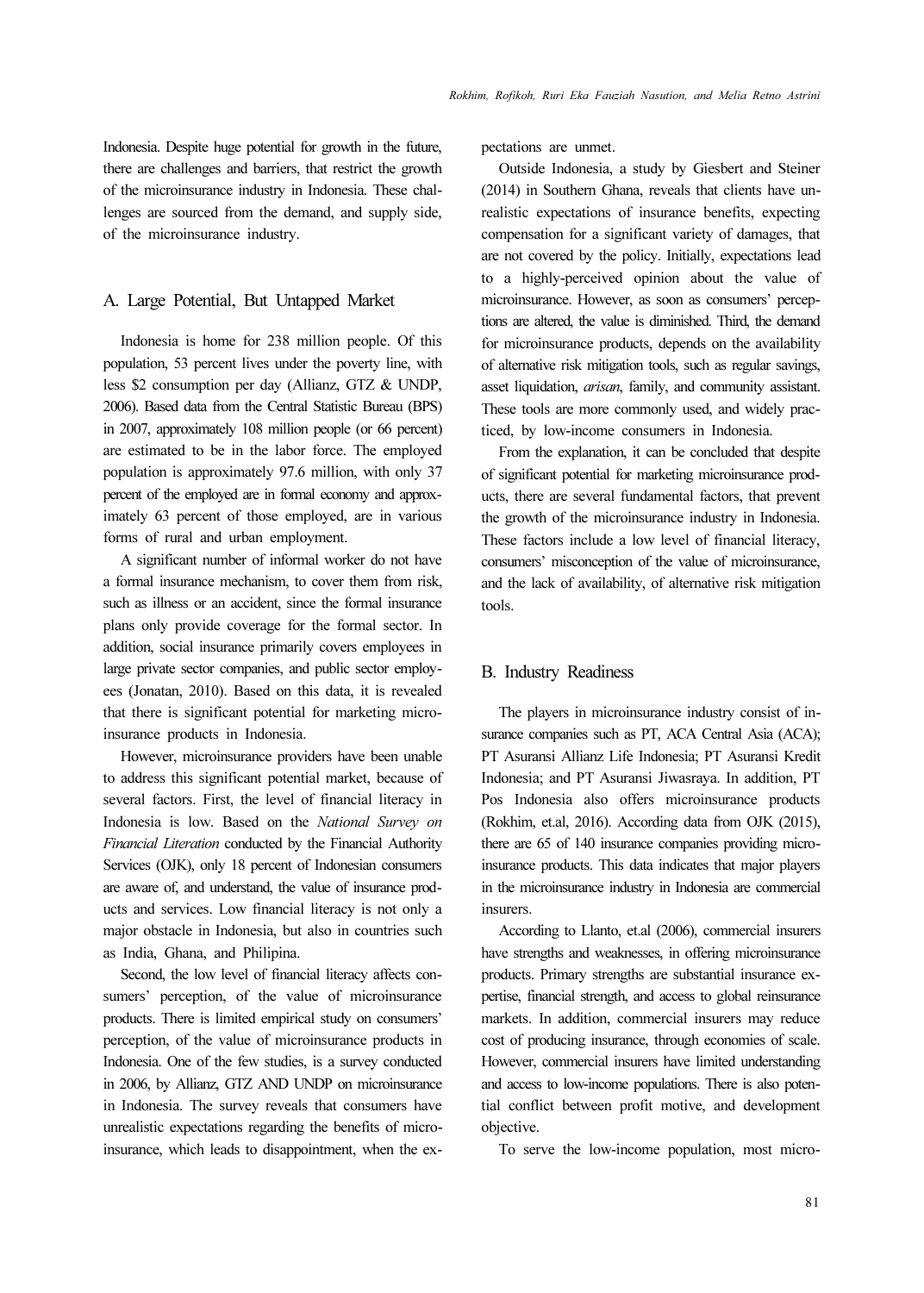insurance providers use the Partner-Agent Model. For example, PT Asuransi Allianz Life Indonesia, and PT Prudential Life Insurance, work with MFIs to offer microinsurance products, while PT ACA Central Asia works with local retailers, such as Indomaret and Hypermart. In the Partner-Agent model, an established insurance company works with a distribution channel, that actively serves low-income clients. The Partner-Agent model is cost-efficient. However, the major challenge is to train partners' staff, to explain insurance in ways illiterate low-income consumers, can understand (Llanto, et.al, 2006).

Another challenge faced by the microinsurance industry, is product development. Most providers find it difficult to design suitable products, for various risks faced by low-income consumers. The low-income population is more vulnerable, and requires unique product designs, that can cover against specific risks. The design of microinsurance products should consider demography and geography factors, which is difficult to conduct. Related to this, because of the lack of historical data, about risk faced by the low-income consumers, the risk underwriting and premium setting process, is difficult to conduct.

It is noteworthy that as most commercial insurers in Indonesia apply the Partner-Agent model, there is a potential that viable actuarial principles are not properly practiced. A study on microinsurance in the Philippines, revealed that microinsurance programs are not being managed, according to viable actuarial principles, and therefore increases the risk, since it assumes that clients' insurance needs are homogenous, and unchanging (Llanto, et.al, 2006).

The discussion above indicates that despite growth in the microinsurance industry, the industry has serious challenges to be overcome. These challenges include inadequate expertise working with the low-income segment, product development, a lack of data for risk underwriting and premium setting, and the choice of effective distribution channels.

## Ⅳ. Discussion

Having discussed major challenges in the micro-

insurance industry in Indonesia, from demand and supply sides, it is crucial to highlight two key issues, related to these challenges. For demand side, the low level of financial literacy, combined with a misconception about microinsurance value, have become major challenges that prevent consumers from buying microinsurance products. The implementation of clients' coverage can overcome these challenges. However, efficiency and viability of the microinsurance industry, becomes the primary consideration, for industry players. Analysis of consumer appeal, relative to microinsurance products, will provide insight, on how to attract new players to enter the industry. The analysis will be based on the case study, of three microinsurance providers in Indonesia, discussed above.

### A. Customer Protection

Consumer protection, refers to terms of fairness, or by reference, to the qualities that effective consumer protection exhibit (such as transparency, or prompt claims processing). Regarding microinsurance products, consumer coverage refers to effective use of microinsurance products, by low-income consumers, to cover against risks. Consumer coverage is essential in developing microinsurance products, since it helps consumers from low-income households with low financial literacy, to understand microinsurance products, and build trust in the products.

Effective consumer coverage will directly impact consumers, since it ensures they will benefit from microinsurance products. It also generates indirect consequences in the long term, by expanding coverage of microinsurance products, and adding value to stakeholders in the value chain (Zimmerman, Magnoni, and Camargo, 2013; Microinsurance Network, 2014). Among general principles of consumer coverage include (1) Fair and equal interaction between insurers and consumers, at all stages of their relationship, (2) Disclosure and transparency, (3) Financial education and (4) Complaint management.

As the primary issue from the demand side is consumers' low level of financial literacy, the consumer coverage effort must primarily focus on financial education, particularly education about microinsurance products. A financial education program will assist consumers with understanding the function of microinsurance products, the specific right and obligation of clients and insurers, to the claim process, and other pertinent knowledge. It is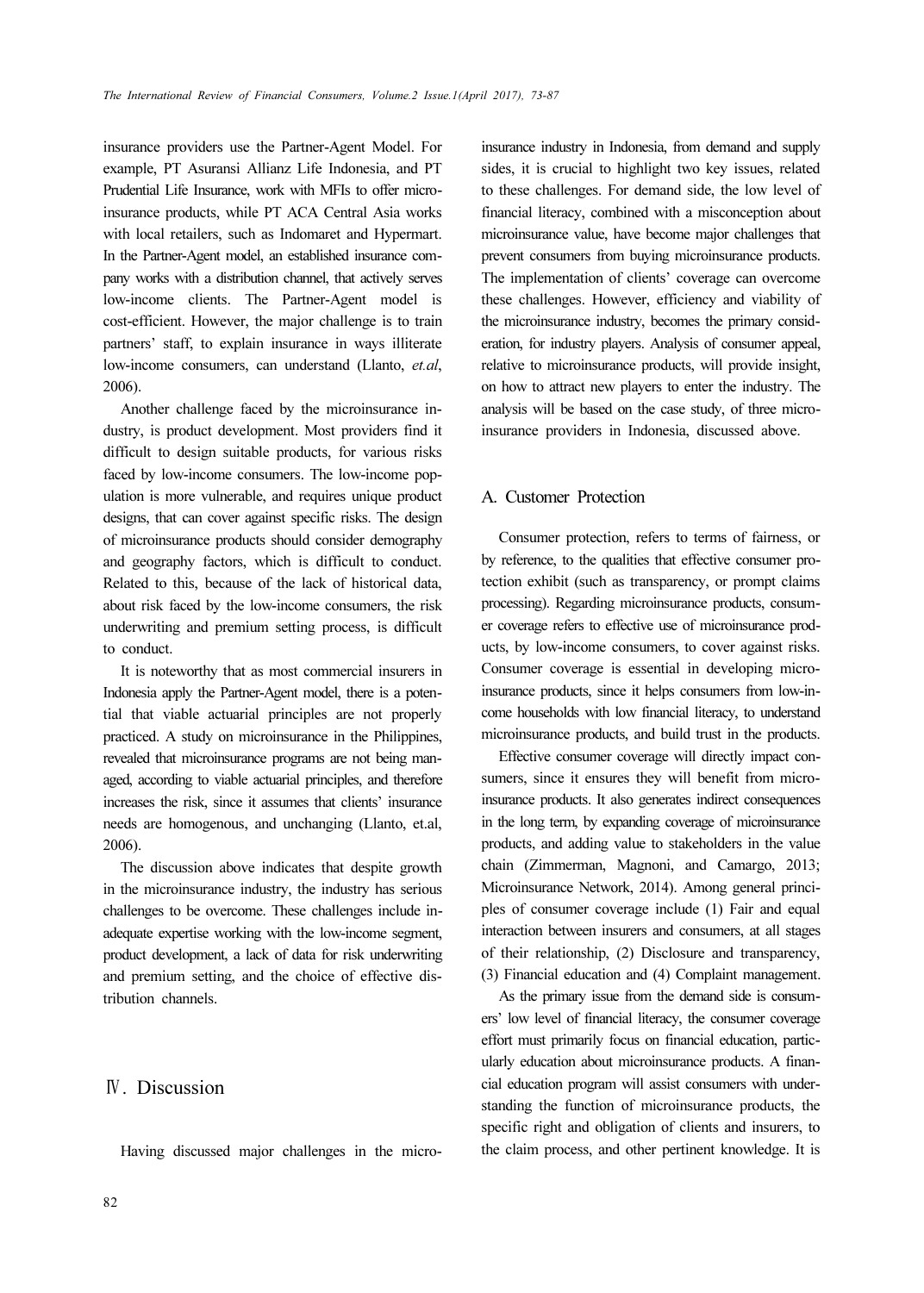important to note that financial education must not only cover financial literacy, but also focus primarily on microinsurance specific products. It is also crucial to include the distribution channel in this program.

From the case study of the microinsurance providers in Indonesia, all provide financial literacy education for their consumers. For example, Allianz conducts a financial education product titled "Family Financial Education Program." This program fosters financial literacy among adults, and empowers low-income consumers, to move towards a viable financial situation. This program includes Allianz employees (mostly from other teams, than the microinsurance team) that make voluntary visits to MFI staff and consumer groups, to train them interactively about basic financial models such as financial planning, savings, credit, and insurance. In addition to providing financial education for low-income consumers, Allianz also developed the "trainer for trainer" concept, that is used for MFI partners, so that they can become coaches for others.

Regarding ACA, most financial literacy programs are conducted through campus events, where the target audience is not specifically low-income consumers. For the low-income segment, a socialization program titled "Cerdas Berasuransi Bersama ACA" (Smart Insurance with ACA) has been conducted. The program involves social activities, charity programs, and distribution of free microinsurance vouchers. In addition, ACA conducts training for pawn shop front liners, since pawn shop officers in rural areas, interact with consumers more frequently.

All microinsurance providers in this study also use brochures, as part of consumer education. Although there is no empirical evidence on the effectiveness of such programs, the financial education program by PT Allianz Indonesia, is considered an appropriate mechanism to appeal to consumers. In addition, the participants of the programs are not only consumers, but also from Allianz and MFI staffs.

### B. Client Appeal

Client appeal is referred to as a condition in which the appeal of one party (the consumer) has been defined broadly, as the ability to generate interest, and appeal to another party (the supplier or seller). The condition is that when either buyer or the seller is appealing to the relational partner, each can appeal to the other, which can lead to superior loyalty, and performance, in the relationship (La Roca, Caruana, & Snehota, 2012). The assumption of consumer appeal is that a buyer becomes so appealing to a supplier, that the supplier offers a desirable price (Lusch & Brown, 1996).

From the supplier's perspective, the knowledge of the exchange partner's capabilities and attitude, are crucial, to enable the firm to invest their resources in the most effective manner. Therefore, identifying key factors that influence the appeal of parties in client-supplier relationships, will provide mutual benefits, as these factors can serve as a basis for management attention and a viable allocation of resources. One of the key questions relevant to the microinsurance industry, is if microinsurance products can deliver value to the low-income population, while also being viable to the microinsurance provider.

Given that the low-income population has awareness about the microinsurance products cannot be directly translated that they have willingness to buy the product. A study by Llanto, et.al, (2006) in the Philippines, reveals that the affordability factor is a major obstacle, for low-income consumers desiring to buy insurance. This is true for Indonesia as well. A survey conducted by USAID and SEADI in 2013 revealed that 45 percent of respondents stated that a lack of money is the primary reason, they do not buy insurance products.

The affordability issue includes the premium payment, and the burden of making regular payments thereafter. In addition, most microinsurance consumers are informal worker that have irregular income, which makes it more difficult to meet regular payments. This reveals that the low-income population needs a microinsurance product, with a low premium. Low-income consumers will buy microinsurance products only if the premium paid, is equivalent to the actual claim, or future loss.

However, from the supply side (commercial insurers), the premium assessed to consumers includes transaction costs, administrative costs, and margin for the companies. In addition, since low-income consumers are more vulnerable, the claim ratio is higher, for microinsurance products. This is also relevant, to the microinsurance industry in Indonesia. Based on OJK findings (2015) microinsurance claims have increased 1155 percent from IDR40.79 billion in 2014, to 512.2 billion in 2015. The loss ratio for the microinsurance industry in 2015 was 58.45 percent, which is relatively high. These barriers have prevented other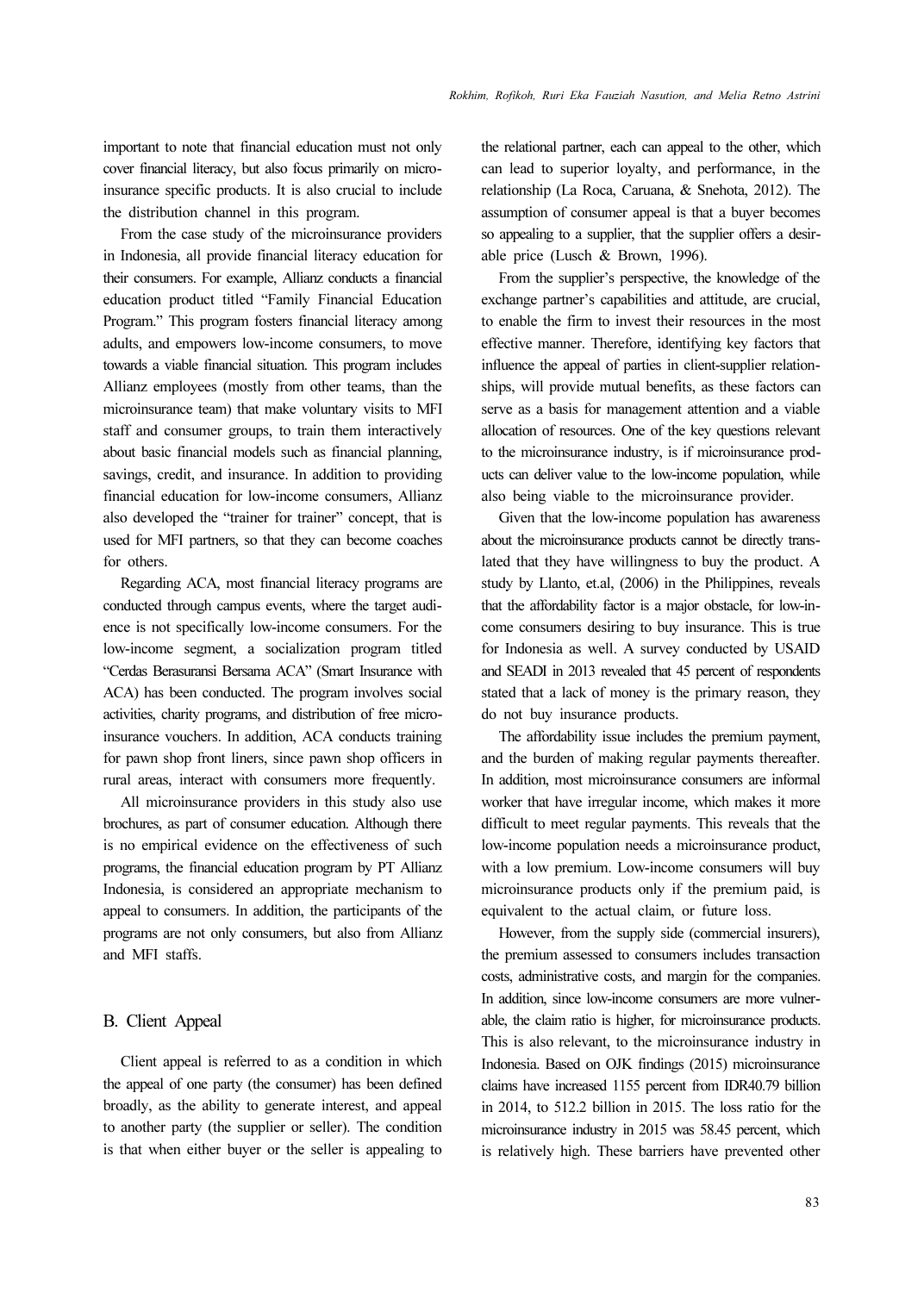| 2006  | 2007   | 2008    | 2009    | 2010    | 2011    | 2012      |
|-------|--------|---------|---------|---------|---------|-----------|
| 3,000 | 17,000 | 70,000  | 150,000 | 215,000 | 370,000 | 865,000   |
| 6,596 | 35,521 | 183.800 | 184,175 | 269,375 | 396,039 | 1,264,302 |
|       | 8      | 15      | 24      | 29      | 69      | 84        |
|       |        |         |         |         | 75%     | 80%       |
|       | 100%   | 100%    | 93%     | 74%     | 69%     | 90%       |
|       |        |         |         |         |         |           |

Table 10. The Performance of Allianz's PK Business 2006-2012

viable players, from entering the microinsurance industry.

Regarding this question, a report published by ILO's Microinsurance Innovation Facility provides evidence that microinsurance is viable for insurance providers, and that it offers value to consumers. Based on the report, 33 of the world's 50 largest insurance companies are offering microinsurance. This indicates that insurers are reasoning, that microinsurance can be viable, particularly relative to life, and personal accident insurance. Another example of the viability of the microinsurance business, is a case study by AIG Microinsurance in Uganda.

It has been reported that AIG Microinsurance covered approximately 1.6 million people, and microinsurance premiums accounted for nearly 17 percent of its Ugandan unit's profits. A \$1,000 life insurance policy sells for \$1 a year in Uganda, making it affordable to low-income consumers. It is estimated that approximately 135 million low-income consumers worldwide, are covered by low-cost insurance. To make microinsurance viable, there are three requirements for microinsurance providers to achieve viability.

These requirements include acquiring and keeping large numbers of clients, managing claim costs effectively, and completely rethinking the traditional insurance process. From the three microinsurance providers discussed in this study, PT Allianz Utama Indonesia, has the largest microinsurance consumer base. Its famous product, Payung Keluarga or Family Umbrella, has attracted more than one million clients. The number of insured continuously increased from 6,956 in 2006, to 1,264,302 in 2012. Following the increase of insured, the premium also increased from €3000 in 2006, to €865,000 in 2012. The details of Payung Keluarga's (PK) business performance is presented in the following table:

From the table above, it is revealed that there is a significant increase in the number of insured, and total premiums from 2006-2012. Microinsurance policies account for 19 percent of total insurance policies, offered by Allianz. It can be inferred that although the premium for microinsurance product is low, however, its potential growth is promising. In addition, with the Indonesian economy steadily growing, many microinsurance consumers are expected to advance economically, in the coming years. Therefore, in terms of profitability, the microinsurance market in Indonesia is said to be appealing, since there is potential profit from sales volume, rather than profit from margin per sales.

## Ⅴ. Approaches to Marketing Microinsurance Products

After the discussion about several microinsurance products from three different companies, there are lessons learned, that we should note, as one of the best practices in developing microinsurance products in Indonesia. Initially, it is necessary to list possible obstacles for the industry, in marketing microinsurance products. An uneducated and dispersed geographic location of the market, are among prominent challenges, for insurance companies in Indonesia. It is also critical to consider factors that affect consumers' level of interest in purchasing microinsurance products.

Based on the survey conducted by Asuransi Mikro Indonesia (Indonesian Microinsurance), the suitability of the product with consumer's needs, benefits offered, and a clear understanding of the products, are among factors that could make microinsurance products appealing (Asuransi Mikro Indonesia, 2016). However, insurance companies should also consider geographical contours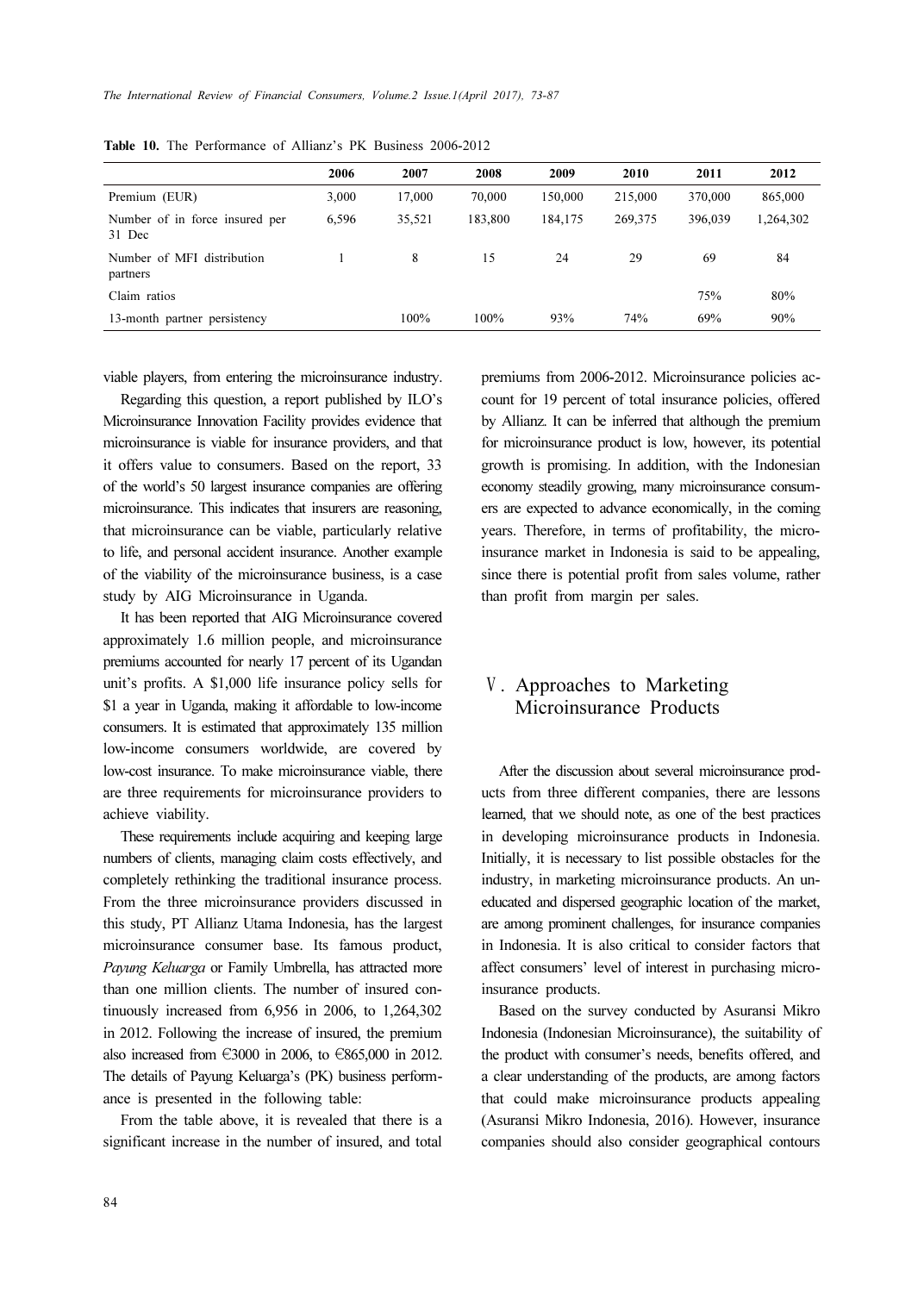of the consumer's location, especially since Indonesia's geographical profile is diverse. This could be relevant, with the types of products that consumers desire. For example, the consumer who lives in a region prone to earthquakes, will be more interested in earthquake insurance.

The insurance companies, that want to enter this market, should conduct initial market research for insight about the consumers' needs that have not been met. Since insurance is an intangible product, any product designed without market research, to understand preferences of a target market, is likely to be less appealing. Risk perception analysis, product attribute preferences, knowledge level, perceptions, attitude towards insurance, and consumer willingness to pay, are several key elements to guide a company, in designing appropriate products and marketing messages (see MicroSave Optimising Performance and Efficiency Series).

Allianz Indonesia conducted a small-scale "customer conversion" research project November 2013-December 2014, to validate the probability of marketing voluntary insurance products in addition to mandatory credit life insurance. Of the three voluntary products types that they offered (personal accident, fire with personal accident benefit, and hospital cash), personal accident was the most popular one among clients (Prasetyo, Escaping the Credit Life Trap: Learning Diary on an Upselling Pilot Project in Indonesia, 2015). Although other factors should be considered when designing a new microinsurance product for low-income consumers, the results of marketing research serve as key data in the decision-making process for insurance companies.

Furthermore, a market-oriented company is more likely to profit in the long-term, because they provide superior value to meet consumers' needs, know the strength and weakness of their competitors, present a new service to impact the market environment, and reveal coordinated reactions (Narver and Slater, 1990 in Kazemian et al., 2016). In addition, to expanding and improving the distributional channel, Allianz, ACA, and Prudential have collaborated with several types of institutions, such as banks, retailers, and Microfinance Institutions.

The trend also reveals that MFIs are the primary distribution partners, since MFIs have experience interacting with the low-income market. The practice lowers companies' operational costs (because it does not have to hire an insurance agent), and enables it to appeal to the low-income market, in different geographic locations in Indonesia. The low-income market tends to trust MFIs, since they are familiar with MFIs. Hence, distribution partners are the key, to ensure that insurance products reach a large consumer base.

We believe that consumer education is one of the key factors that contributes to the growth of the microinsurance industry in Indonesia, since it could encourage greater demand for insurance products, and also enables consumers to buy insurance products. The only company that has implemented an education strategy for each of the products, is Allianz. For example, they provide an informational video on a mobile website, to educate GO-JEK's drivers about the health insurance plan, that Allianz provides for them.

Meanwhile, for the Family Umbrella product education, the MFI staffs are equipped with flip charts to present the product to their consumers. (Allianz SE, 2016). Therefore, insurance companies should not depend on the government, to educate potential consumers. They must be willing to make an effort in gaining low-income market knowledge, and the trust of the low-income market, in their products. It is worth noting that as the market leader in the microinsurance industry, Allianz has an aggressive strategy to develop this business unit.

They have developed microinsurance values, which are passion, quality, fairness, and transparency. These values guide them in providing the best service to low-income consumers. To further evaluate the performance of their microinsurance product, Allianz has assessment tools, for evaluating the quality of their microinsurance products. They rank their microinsurance products with scores from highest to the lowest. Therefore, Allianz can enhance features of their microinsurance products, according to results of the assessment.

### References

ACA Asurancsi. (2015). Annual Report.

- Allianz. (2010). Allianz Indonesia: Strong Growth in Microinsurance.
- Allianz. (2016). Allianz Sustainability Report 2015.
- Allianz Life Indonesia. (2013). Payung Keluarga Credit Life: How We Managed to Insure One Million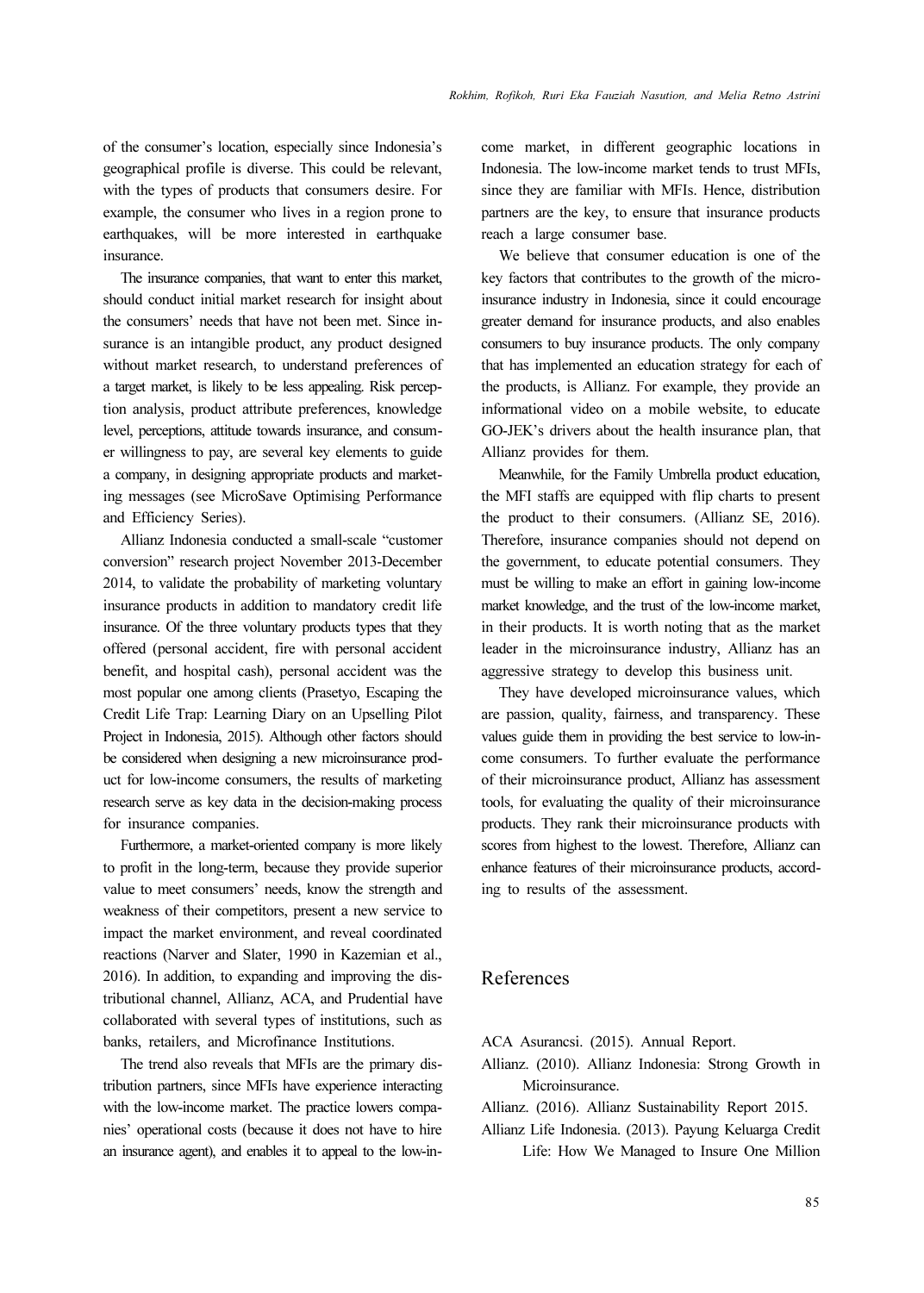People-- and What We Learned from It, (April),  $1-9.$ 

- Alianz Life Indonesia. (2013). Microinsurance Case Study Payung Keluarga Credit Life: How We Managed to Insure One Million People – and What We Learned from It.
- Allianz SE. (2015). Emerging Consumers: Formerly Microinsurance 2015 Full-Year Report. Retrieved from https://www.allianz.com/media/responsibility/doc

uments/AllianzSE-EmergingConsumersReport\_2 015FY.pdf

Allianz SE. (2016). Emerging Consumers: Formerly Microinsurance 2016 Half-Year Report, 21. Retrieved from https://www.allianz.com/v\_1475242182000/en/sus tainability/media-2016/Allianz\_SE-Emerging\_Con

sumers\_Report\_2016HY\_1-7-20161004-MH.PDF

- Allianz SE. (2016). Emerging Consumers Product Pool: Overview and Assessment of Allianz Products for Low-income Populations in Developing Countries. n.a.: Allianz.
- Allianz SE. (2013). Microinsurance Product Pool v2.6: Overview and Assessment of Allianz Microinsurance Products. n.a.: Allianz in cooperation with giz.
- Allianz, GTZ and UNDP Public Private Partnership. (2006). 'Microinsurance Demand and Market Prospects'.
- Asuransi Mikro Indonesia. (n.a., n.a. n.a.). Deskripsi Produk Generik. Retrieved March 9, 2017, from Asuransi Mikro Indonesia: http://asuransimikroi ndonesia.org/official/deskripsi-produk-generik/
- Asuransi Mikro Indonesia. (2016). Reducing Vulnerability through Micro Insurance: Challenges and Potential in Indonesia. Jakarta: Asuransi Mikro Indonesia.
- Biener, C., Eling, M., & Schmit, J. (2014). Regulation in Microinsurance Markets: Principles, Practice, and Directions for Future Development. World Development, 58, 21-40.
- Council of The European Union. (2012, June 20). Press releases and statement. Retrieved March 7, 2017, from The European Council: http://www.consilium.europa.eu/uedocs/cms\_data /docs/pressdata/en/ec/131069.pdf
- Christiansen, P.E., & Maltz, A. (2002). 'Becoming an "Interesting" Customer: Procurement Strategies for Buyers without Leverage', International Journal of Logistics: Research and Applications, vol. 5,

no.2, pp.177–195.

Churchill, C., & McCord, M. (2012). Protecting the Poor: A microinsurance Compendium Volume II. Protecting the Poor: A Microinsurance Compendium. Volume II, II, 331–348. http://doi.org/10.3362/1755-1986.2008.008

Dosiwoda, A. (2016, November 1). Allianz Life Leaps Forward with Innovative Products for Emerging

Consumers. Jakarta, DKI Jakarta, Indonesia.

German and Indonesia Chamber of Industry and Commerce. (n.a, n.a n.a). Allianz Life Indonesia Expands in Microinsurance with a New Product Combining Protection and Savings Plan. Retrieved March 9, 2017, from German Chamber Network (AHK):

http://indonesien.ahk.de/en/members/allianz-life-i ndonesia-expands-in-microinsurance-with-a-newproduct-combines-protection-and-savings-plan/

- Giesbert, L & Steiner, S. (2014). Client Perceptions of the Value of Microinsurance: Evidence from Southern Ghana. BWPI Working Paper 192.
- Global Business Guide Indonesia. (2015, July 28). Legal Updates. Retrieved March 10, 2017, from GBG Indonesia: http://www.gbgindonesia.com/en/main /legal\_updates/indonesian\_regulatory\_framework for insurance businesses.php
- Gunawan, H. (2013, October 21). Bisnis Finansial: PT Pos Pasarkan Asuransi Mikro. Retrieved March 7, 2017, from Tribun Bisnis website: http://www.tribunnews.com/bisnis/2013/10/21/pt -pos-pasarkan-asuransi-mikro
- Indonesian Financial Services Authority. (2013). Grand Design Pengembangan Asuransi Mikro Indonesia. DKI Jakarta: Indonesian Financial Services Authority (OJK).
- Jaramaya, R. (2016, November 28). BCA Syariah dan Prudential Kerja Sama Asuransi Pembiayaan Mikro. Retrieved March 9, 2017, from Republika: http://www.republika.co.id/berita/ekonomi/syaria h-ekonomi/16/11/28/ohc9nx383-bca-syariah-danprudential-kerja-sama-asuransi-pembiayaan-mikro
- Jonatan, P. (2010). 'Actuarial Opportunities in a Major Microinsurance Market: Indonesia', Life Insurance (IAALS).
- Kazemian, Soheil; Abdul Rahman, Rashidah; Mohd Sanusi, Z. A. A. (2016). Role of market orientation in sustainable performance. The case of a leading